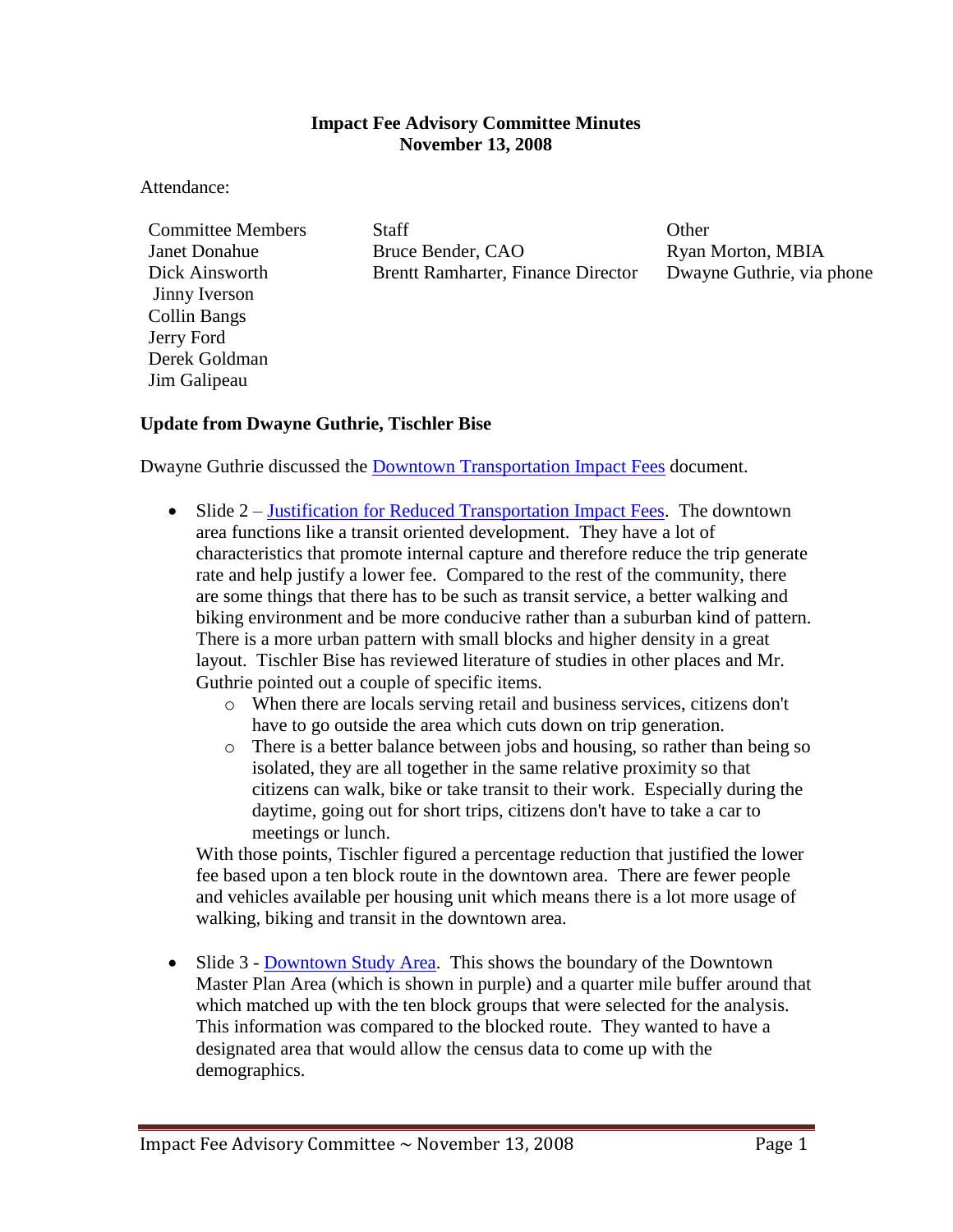Bruce Bender asked if Tischler Bise recommended that this be the boundary for the new fees and Mr. Guthrie said he would use the block routes.

There was discussion on whether the boundaries shown on the map should be kept the same or changed to a smaller area.

- Slide  $4 Citywide$  vs. Downtown Demographics. This summarizes how the city compares to the downtown area and shows some of the important differences where there are a lot more attached types of housing in the downtown area. Because of that, one thing Tischler Bise recommended was to create a separate downtown category that breaks out the 2-9 units per structure which would be more like townhouses, duplexes, etc. versus the 10 plus units per structure. The reason for this break in the category is because that is how the census data is available. This shows the differentiation in the attached housing rather than one size fits all category. The persons and vehicles per household are lower consistently for all unit types downtown versus citywide. These figures show lower trip generation rates in the downtown area. The Means of Transportation Work section shows 17% fewer vehicle trips in the downtown area for citizens going to work.
- Slide 5 [Trip Generation by Type of Housing in Downtown Missoula.](ftp://ftp.ci.missoula.mt.us/Documents/Mayor/IFAC/2008/081113Slide5.pdf) This slide shows the trip generation rate of the downtown area based on the vehicles available and persons per housing unit.

Derek Goldman said he understands the rationale for calculating for the reduction in trips for residential, but commercial is not listed and asked what the rationale was for the reduction of trips for commercial. Mr. Guthrie said the percentage reductions that are listed on [slide 6](ftp://ftp.ci.missoula.mt.us/Documents/Mayor/IFAC/2008/081113Slide6.pdf) are the only ones that are reduced in the commercial categories. It is the 2% reduction for local-serving retail with the idea that when employees go to lunch, they tend to walk which reduces the trip generation. There is a 5% reduction for jobs-housing balance because there are so many jobs in the downtown area that citizens don't have to drive to work. There is a 17% reduction in transit and non-motorized travel to work based on census data.

- Slide  $6 -$ [Downtown Missoula Fee Inputs.](ftp://ftp.ci.missoula.mt.us/Documents/Mayor/IFAC/2008/081113Slide6.pdf) This summarizes the input with changes shown in yellow. There is an extra category for the attached unit and the unique trip generation rate for residential at the top. The percentage reductions are listed at the bottom.
	- o 2% reduction for local-serving retail
	- o 5% reduction for jobs-housing balance
	- o 17% reduction for transit and non-motorized travel to work
- $\bullet$  Slide  $7 T$ **[Transportation Impact Fee Comparison.](ftp://ftp.ci.missoula.mt.us/Documents/Mayor/IFAC/2008/081113Slide7.pdf)** There is a comparison of citywide numbers versus the downtown numbers and the percentage of decrease. For both residential and nonresidential, there is a 24% – 42% reduction in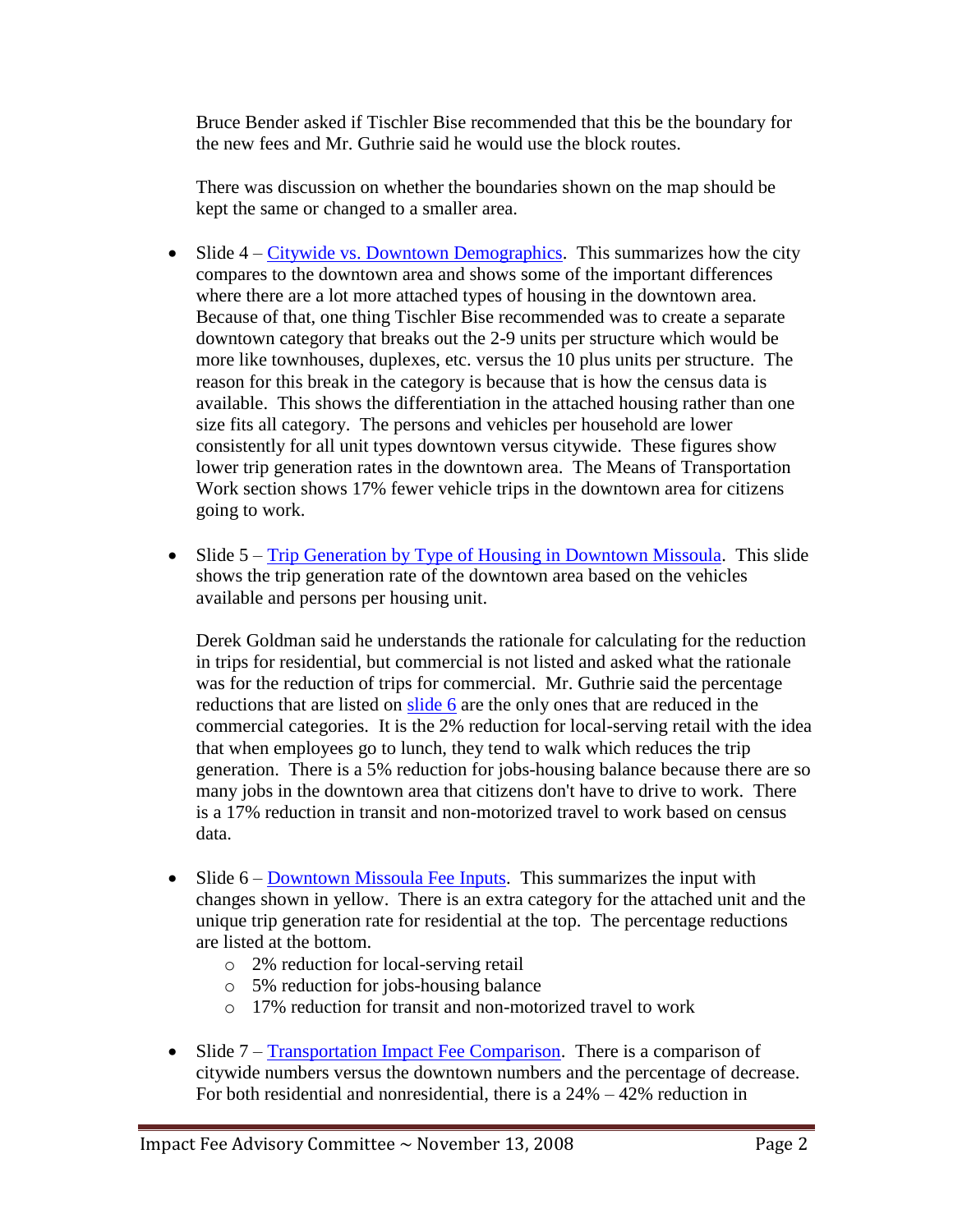transportation impact fees in the downtown area. The downtown units for single family are smaller, so the fees had to be redone by floor area of housing in the downtown area. This is shown in the bottom graph. The downtown units are about 200 square feet smaller.

Mr. Bender said there is some commercial showing in the graph, but the recommended rate is only for residential. Mr. Guthrie said there is a reduction for all non-residential also and he only showed three different types as examples. The memo prepared in March had the amounts for all the categories just like the citywide fee does. Mr. Bender clarified that there are numbers for all commercial and offices as a reduction and Mr. Guthrie said yes. Mr. Bender asked if they are generally the same reductions shown as residential. Mr. Guthrie said all the nonresidential has a 24% reduction. There is no variation between office, retail, etc. Janet Donahue asked if the committee could get a copy of the memo that was sent to Mike Kress in March that showed the breakout of categories.

Jim Galipeau asked if the fees are reduced for downtown, are the fees for other areas increased or will the city just receive a lower amount of money to do the projects that were to be funded by these fees. Mr. Guthrie said the methodology for the citywide fee is incremental expansion. This means there would be less travel and therefore less need to make improvements. It wouldn't be a shift of dollars, just a slight reduction of dollars that would be needed. Mr. Bender said all the other fees would stay the same and Mr. Guthrie said outside the downtown would stay the same. Ms. Donahue confirmed that there would be less fees collected overall and Mr. Guthrie said yes, as well as less need for improvements because there would be less trip generation. Ms. Donahue said if the city uses the fees where the traffic is generated, then the downtown area would have less fees attributed to any kind of new expanding construction and Mr. Guthrie said yes. Ms. Donahue said if a street was expanded in the downtown area, there would be less coming from the impact fee. Mr. Bender said the initial ordinance had the fees differentiated by areas, but more discussion would be needed to decide if fees collected in the downtown area should only be used in the downtown area and therefore, fees would not be used from another area. There were no restrictions on where the transportation impact fee could be used. Brentt Ramharter said one of the main projects that the transportation impact fees would be applied to was by the old sawmill site. Mr. Bender said the signal off Cregg Lane onto Orange Street would be a potential use of the transportation impact fee. Mr. Ramharter said that was the main project in the downtown area.

Collin Bangs asked if someone from the city has looked back a few years to see how much less money would be collected without the transportation impact fee. Mr. Ramharter said he will discuss financials later in the meeting and Mr. Bender said the area has not been looked at. Mr. Bender said the one that jumps out is the First Interstate Bank building being built now. He is not certain if the transportation impact fee was collected on that building because of the timing of the permit and the implementation of the fee. They would have paid a substantial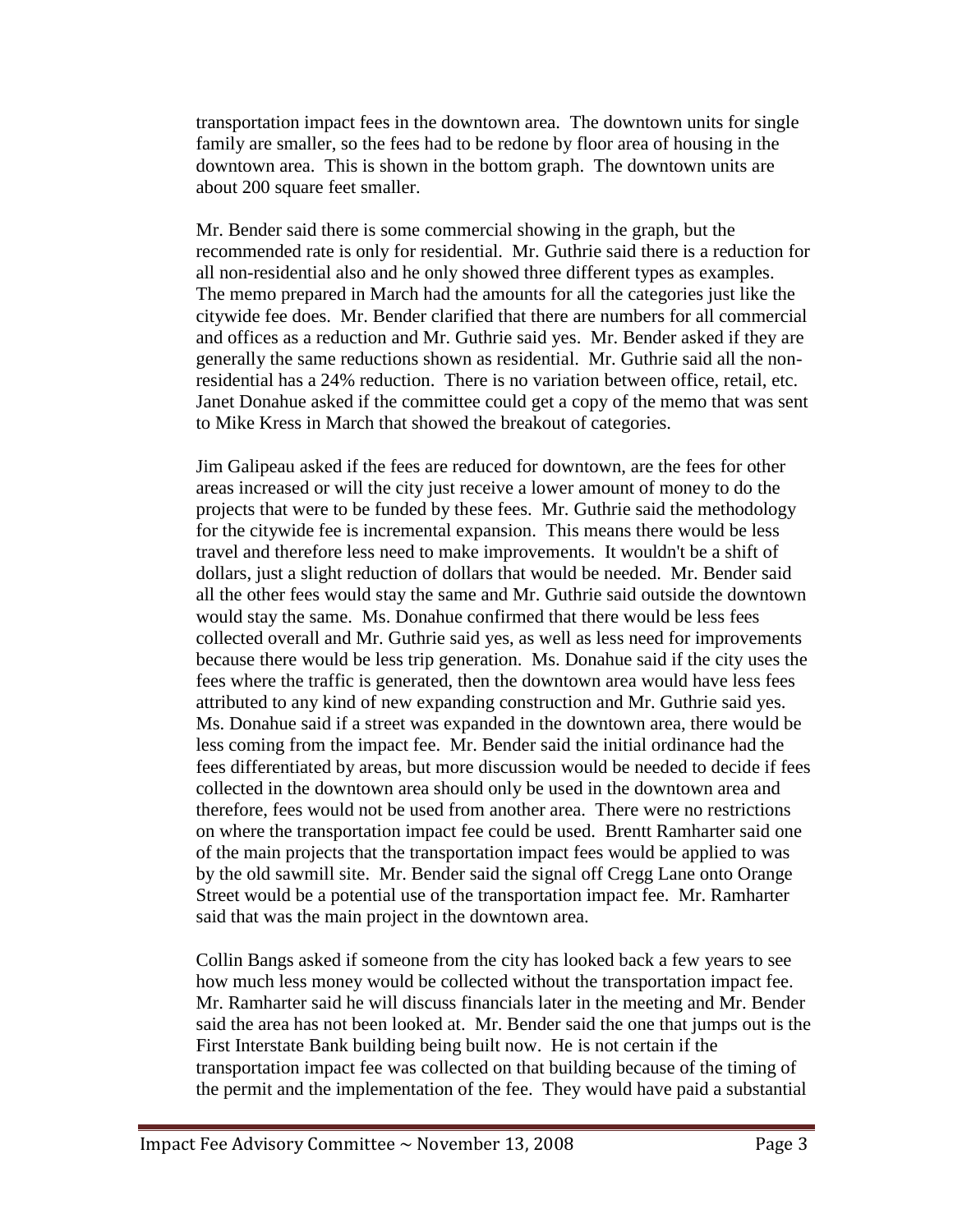amount and if the fee is reduced, the city will have to reimburse them for what they paid. Dick Ainsworth said Safeway would be another project. Mr. Bender said they had their permit before the fee went into effect, which was February 2008.

- Slide 8 [Correlation of Floor Area and Trips Ends by Bedroom Range.](ftp://ftp.ci.missoula.mt.us/Documents/Mayor/IFAC/2008/081113Slide8.pdf) This follows the graph on slide 7 for average floor area of single family housing by bedroom range. The trip generation by the bedroom range for a single family house and came up with fees per square foot, just like the citywide fees are done.
- Slide 9 Comparison of Transportation Impact Fee of Floor Area per Single [Family Unit.](ftp://ftp.ci.missoula.mt.us/Documents/Mayor/IFAC/2008/081113Slide9.pdf) This slide shows the comparison for single family citywide versus downtown. The difference for the smallest unit size is \$463 and the largest unit is a savings of \$1,248.

Ms. Donahue thanked Mr. Guthrie for the update and said if there are any further questions, the committee will contact him.

Mr. Bangs said this update makes good sense, especially when compared to UFDA and other programs that are trying to build both residential and commercial into already developed areas. One of the ways to get what you want is to give incentives as opposed to disincentives and this would be an incentive to build housing in the downtown area.

Mr. Bender said the city will be looking for a recommendation from the committee regarding this new information. Does the committee want to see an ordinance with the revisions that were discussed and show what it would do to the fees and make a recommendation to the council? Mr. Ramharter said these fees are based off the original study where the committee went with 50% of the recommended fees. Mr. Goldman said it sounds like a good idea, but with just getting the information, he would like to think about before making a recommendation. Ms. Donahue said she would like to see the original memo to have more information before making the recommendation.

Mr. Galipeau asked if this opens it up for somebody else to say there is another area that deserves some sort of special attention because of its special circumstances. It could look like someone has a favorite area they want some reduction in. Mr. Ramharter said he does think it would open it up for other areas to want a reduction in fees. There was public comment and the council acknowledged this and it was considered at the time of adopting the original ordinance because of what was happening in Bozeman at the time. Mr. Bender said it is a concern and there was considerable discussion about it. Mr. Ramharter said it would have to be shown that people were living, shopping and working within their district. Mr. Ainsworth said North Reserve might be studied to show that it should have a 10% reduction. It may not be as much, but it could be looked at. Ms. Donahue said at some point the downtown area will be saturated and there will be no more building available, then it might be discussed to expand the area. Jinny Iverson asked how long ago Bozeman adopted the special district and Mr. Bender said about a year ago. Ms. Iverson said the issue should be discussed with Bozeman, what did they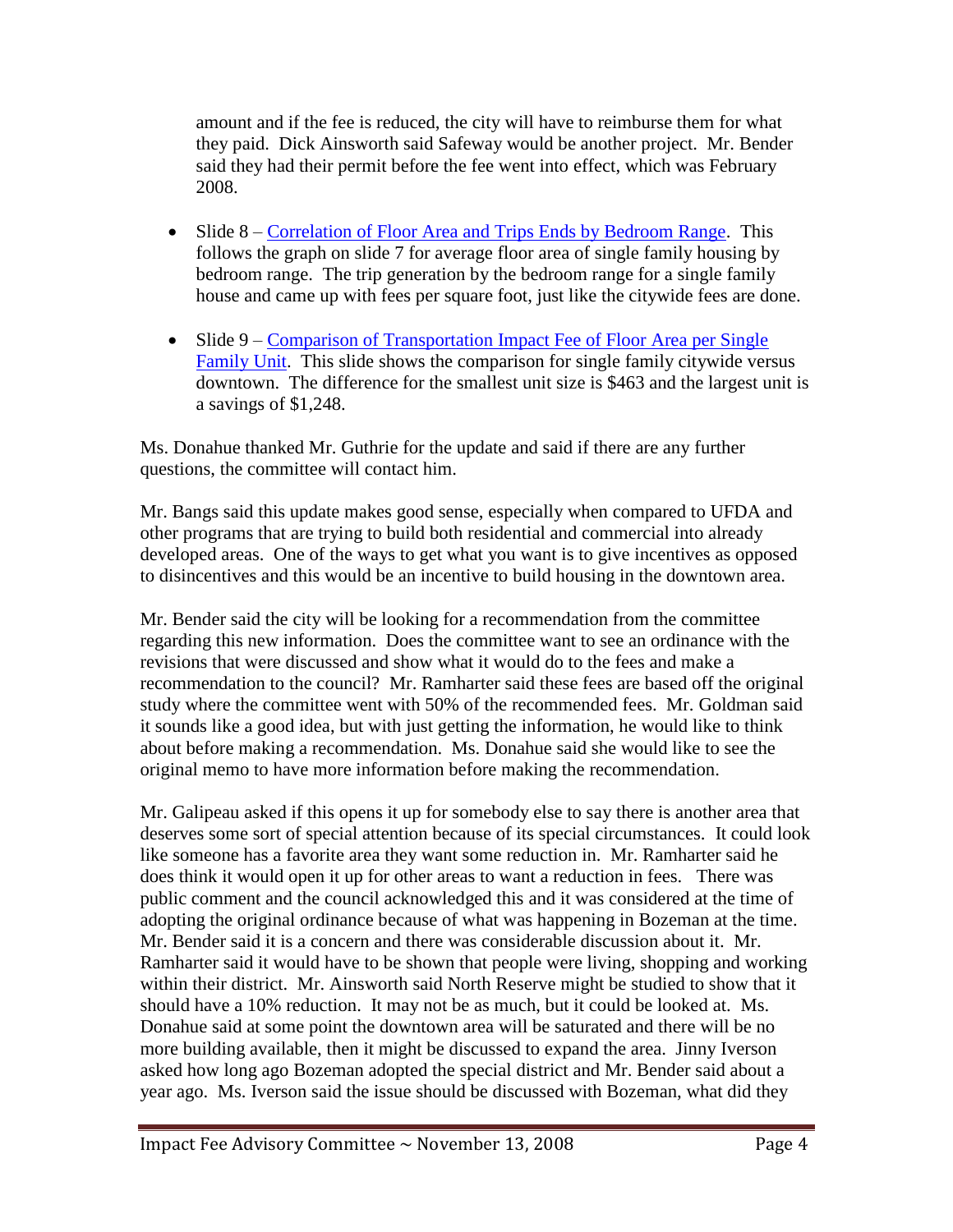learn and how did they resolve it? If the committee does make this recommendation, it is just being opened up for public comment. Ms. Donahue said another question to ask Bozeman is if it has had an impact on the number of building permits in the area.

Ms. Iverson asked if Mr. Bender would work on some draft language for an ordinance to be discussed at the next meeting. Mr. Goldman asked if it would be possible to project the Lawson total for the transportation impact fee is. Mr. Ramharter said it can be done under a couple of different assumptions, but the information will not be absolutely correct. Mr. Bender said the biggest development area within the downtown area is the millsite. The rest of the area does not have that much room for development. Russell is pretty far west to be included in the downtown area and committee members agreed. The committee is not constrained by the data Tischler Bise has recommended. It can be narrowed if the committee decides to.

Ms. Iverson asked what the definition of a census block is. Mr. Bender said it is an actual line on the census map. Mr. Ramharter said he could get the definition of how much area is included in a census block. Mr. Ainsworth said using the area of the downtown master plan would be better because there wouldn't be a problem justifying it and it is easier to defend. Mr. Goldman said it doesn't preclude increasing the area in the future. The committee agreed with using this area to start with.

Mr. Goldman asked if the university is exempt from paying the fees and Mr. Bender said no. Mr. Ramharter said in the detail of the financial documents, they have paid a lot toward the transportation impact fee.

# **Revenue/Expenditures for Impact Fees**

Handouts given at the meeting: [Financial Reports February through June, 2008](ftp://ftp.ci.missoula.mt.us/Documents/Mayor/IFAC/2008/081113Financials.pdf) [Residential Impact Fees FY08](ftp://ftp.ci.missoula.mt.us/Documents/Mayor/IFAC/2008/081113ResFY08.pdf) [Commercial Impact Fees FY08](http://www.ci.missoula.mt.us/) [Capital Improvement Program Requests](ftp://ftp.ci.missoula.mt.us/Documents/Mayor/IFAC/2008/081113ResFY08.pdf)

Information requested for FY09 be committee, emailed to committee after meeting [Financial Reports July through October, 2008](ftp://ftp.ci.missoula.mt.us/Documents/Mayor/IFAC/2008/081113FinJul_Oct.pdf) [Residential Impact Fees FY09](ftp://ftp.ci.missoula.mt.us/Documents/Mayor/IFAC/2008/081113ResFY09.pdf) [Commercial Impact Fees FY09](ftp://ftp.ci.missoula.mt.us/Documents/Mayor/IFAC/2008/081113CommFY09.pdf)

Mr. Ramharter talked about the [summary of impact fee revenue and expenditures](ftp://ftp.ci.missoula.mt.us/Documents/Mayor/IFAC/2008/081113Summary.pdf) and said since the transportation impact fee was adopted mid-year, there weren't any permits until March of 2008. For the remaining four months of the fiscal year, there was almost \$400,000 received for the transportation impact fee. In fiscal year 08, the city collected nearly \$900,000 in impact fees, of which almost \$400,000 was the transportation impact fee.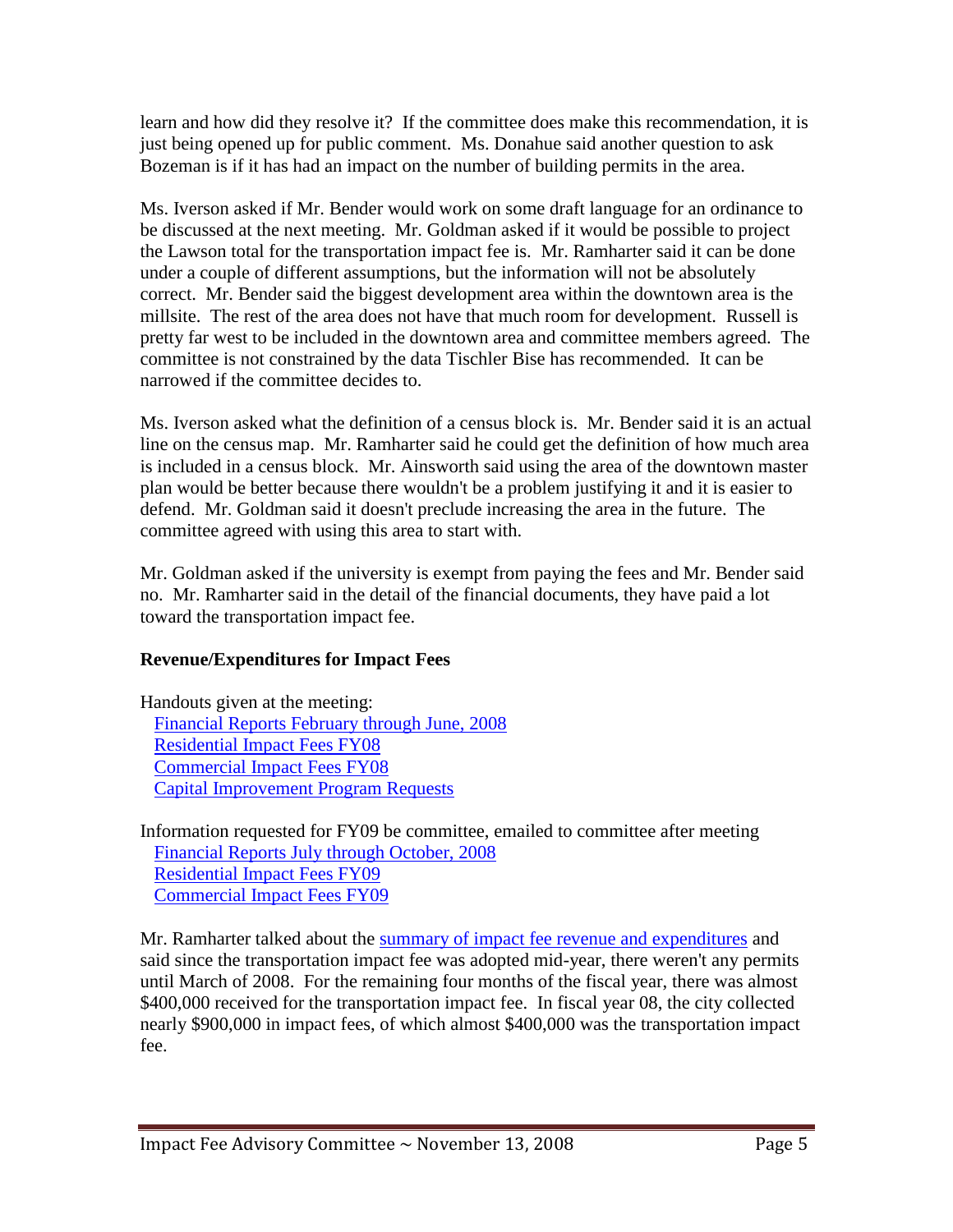At the current rate for fiscal year 09, Mr. Ramharter predicts the city will receive around \$400,000 for the whole year instead of around a million dollars because building has slowed down. Excavation permits for new building has really slowed down, but there are a lot of permits for remodeling and alterations.

Mr. Ramharter spoke about the [residential and commercial impact fees](ftp://ftp.ci.missoula.mt.us/Documents/Mayor/IFAC/2008/081113SqFtFeb_June.pdf) handout that showed fees collected between February and June, 2008, and which are broken out by 100 square foot increments and also by impact fee type.

The [Residential Impact Fees FY08](ftp://ftp.ci.missoula.mt.us/Documents/Mayor/IFAC/2008/081113CommFY09.pdf) handout showed the breakout of fees in increments of 100 square feet and 500 square feet. The impact fees were broken out by 500 square feet increments before the transportation impact fee was implemented in February, 2008. Since the fees were adopted mid-fiscal year, the reports were run to show both. This report shows the addresses, so it shows where the building is happening.

Mr. Ramharter spoke about the [Capital Improvement Program Project Requests.](ftp://ftp.ci.missoula.mt.us/Documents/Mayor/IFAC/2008/081113CIP.pdf) These are projects that being planned for FY09. The Parks Department put together an informational sheet that shows all the parks projects and how the fees were applied in various years. It also shows what is planned for the coming years. There are a couple of large projects they are working on, such as 44 Ranch. The Parks Department is working with the developer and it is currently under construction. There are several funding streams, including cash-in-lieu. Silver Park has been put on hold for a number of years. This is a significant project along the old millsite from the ballpark to Russell Street along the river. It is over a million dollar project, and they are using CTEP money, city assessment for SID for about \$250,000 and about \$250,000 of impact fee money.

Mr. Ramharter explained each Capital Improvement Program Request.

- [CS-20](ftp://ftp.ci.missoula.mt.us/Documents/Mayor/IFAC/2008/081113CS20.pdf) Two-way Front and Main Street Traffic Flow Project
	- o This project came from the Business Improvement District. \$200,000 in transportation impact fees has been set aside for this project in FY13.
	- o Mr. Bender said this is part of the downtown master plan. Main and Front will be restored to two-way streets to allow better access and flow.
- [PS-03](ftp://ftp.ci.missoula.mt.us/Documents/Mayor/IFAC/2008/081113CS20.pdf) Fire Station #6 Land Purchase
	- $\circ$  Provide a two acre site for a future fire station west of Missoula. The fire station will probably not be built for around ten years, but the land needs to be acquired. Ms. Donahue asked if the Fire Department has found land to purchase since it appears they are using the money this fiscal year. Mr. Bender said it was opportunistic. The amount was put into the CIP in case land became available. The master plan has a designated, very specific location. It has to be west and south of the airport. The current rural fire department is not in the right location. This is a placeholder this year. It may change next year, or it may carry over the way it is this year. Mr. Galipeau asked if it is to be funded entirely from the impact fee and Mr. Bender said yes.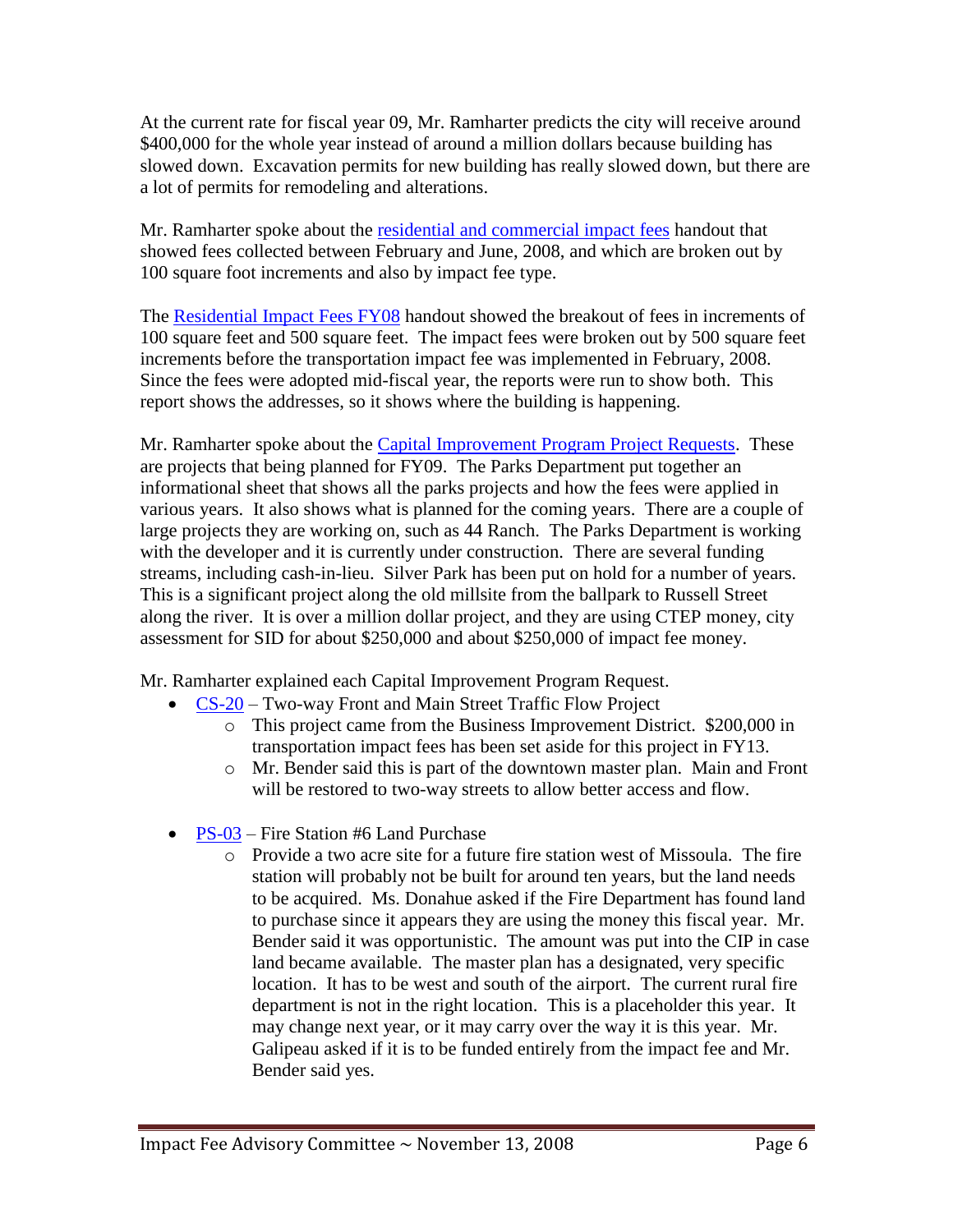- [PS-04](ftp://ftp.ci.missoula.mt.us/Documents/Mayor/IFAC/2008/081113PS04.pdf) Mobile Data Computers
	- o This is an enhancement for all the fire engines and it is mandated that fire engines have this technology. A small component of the project is considered growth generated. There is a grant that will pay a large amount of the costs.
- $S-01$  South 3<sup>rd</sup> Street Reconstruction (Russell to Reserve)
	- $\circ$  Mr. Bender said about one-third of the project cost of 3<sup>rd</sup> Street is being allocated to the transportation impact fee. It will be constructed by city crews and will take approximately three years to complete. Two or three blocks a year will be done. Curbs and sidewalks will be assessed to the property owners. There is no federal money to build  $3<sup>rd</sup>$  Street.
- [S-19](ftp://ftp.ci.missoula.mt.us/Documents/Mayor/IFAC/2008/081113S19.pdf) Transportation Impact Fee Funded Projects
	- o This lists the projects that are to be funded by the transportation impact fee.
		- One of the projects that was to be funded was S  $3<sup>rd</sup>$  Street. It was not started because the state said the city couldn't proceed on the project until the EIS was adopted. The city cannot work on this project for two years, as the EIS will not be adopted until the end of next summer.
		- The only project that was coming up soon was Mary Jane and Broadway because Costco was in the development process and were looking to begin construction on their new site. They have since held back on the process. Costco would build Mary Jane Blvd in front of the store and install the signal. The city would work out a credit in accordance to the ordinance. Their impact fees are going to be about \$400,000 and the signal would cost about \$400,000, so it will probably be a wash in finances.
- [PR-02](ftp://ftp.ci.missoula.mt.us/Documents/Mayor/IFAC/2008/081113PR02.pdf) URD II Silver Park & Millsite Trail System
	- o Federal money (CTEP) is enhancement money, federal highway money is being used, as well as a park SID and Park Impact Fee of \$250,000. The Parks Department is trying to proceed with this project. Mr. Ramharter said with a project like this where the ultimate construction for commercial and residential property is not happening yet, park impact fees could not be used. MRA would have to put the cash in and ultimately get paid back by the impact fees.
- [PR-11](ftp://ftp.ci.missoula.mt.us/Documents/Mayor/IFAC/2008/081113PR11.pdf) New & Expanded Park Development per MPP & NHD
	- o This has all the park expansions. Parks Department wanted to have a significant amount of impact fees go into the expansion of the parks. Some of these projects were planned years ago and price escalation on so many areas will slow them down. LaFray Park is almost done; Pineview Park has been redone three times and there is a better plan for it now; White Pine has to wait on the cleanup per DEQ standards; 44 Ranch is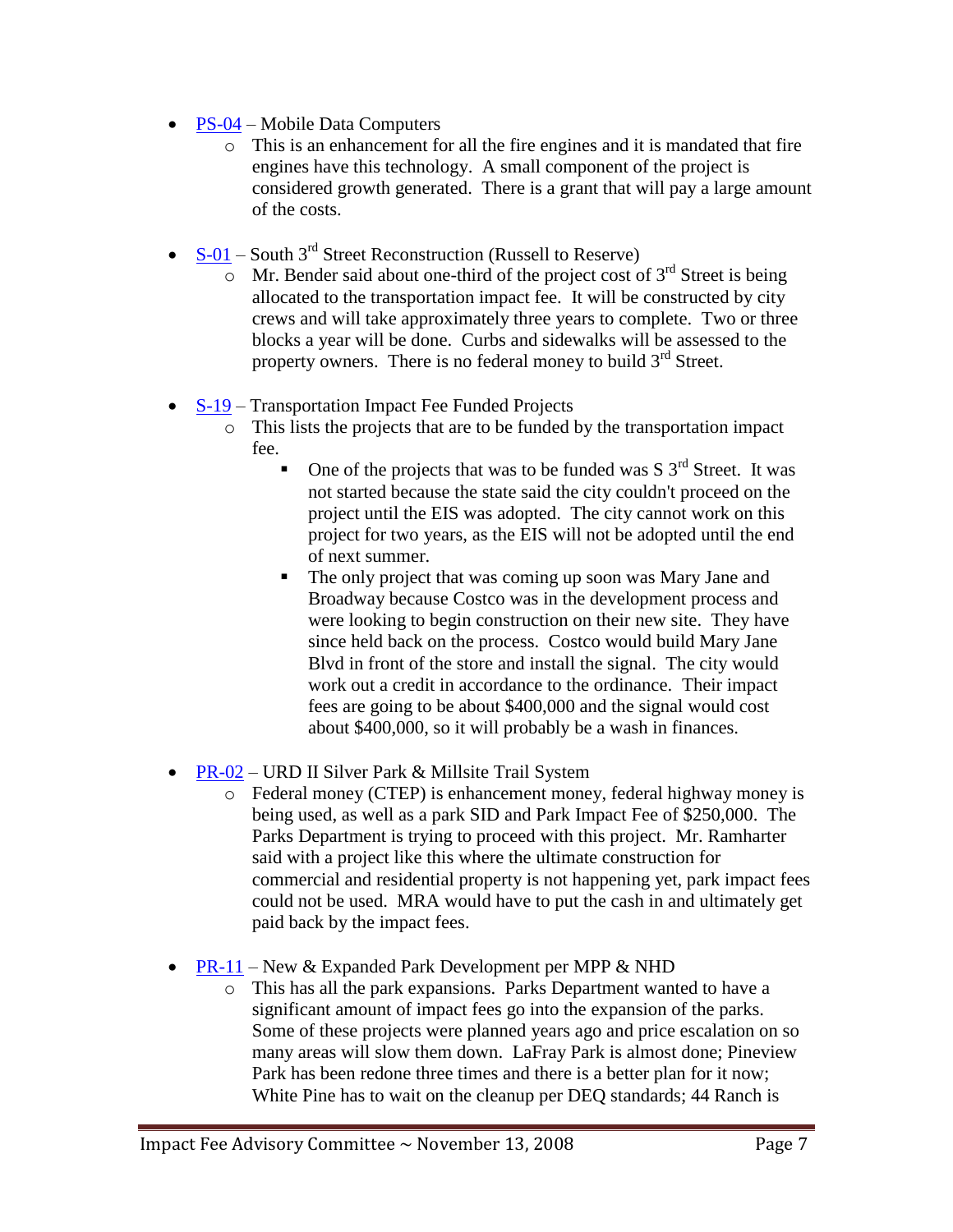currently under construction and will move through a series of phases; Pleasantview will need significant amenities; others will get bumped out a few more years.

- [PR-13](ftp://ftp.ci.missoula.mt.us/Documents/Mayor/IFAC/2008/081113PR13.pdf) Fort Missoula Regional Park
	- o Mr. Ainsworth said Project B is JTL lands conversion and asked when JTL would be turning that part of the project over to the city. Mr. Bender said it is supposed to be 2012, but could be sooner. Mr. Ainsworth said the last he had heard it was going to be later. Ms. Donahue said that since Knife River bought out JTL, there could be a different agenda.
	- o Mr. Ramharter said the parks impact fee is for planning and design work. Prioritization of projects on bond issues is an issue for citizens. The public safety building has been in the process, so the Fort Missoula Regional Park could fall back a couple of years depending on the economy.
- [PR-15](ftp://ftp.ci.missoula.mt.us/Documents/Mayor/IFAC/2008/081113PR15.pdf) Playfair Park Site plan, design, renovation
	- o The parking lots were paved this year. CTEP is being used for sidewalks. Impact fees are being used for general expansion of the facilities.
- [PR-18](ftp://ftp.ci.missoula.mt.us/Documents/Mayor/IFAC/2008/081113PR18.pdf) UV Sanitation at Currents
	- o It was agreed that this would be split 50/50 with the monies in the Aquatics Enterprise Fund and impact fees.

# **Other Comments**

Mr. Bangs asked if the impact fee committee should be commenting on the Parks Department proposing a parks fee for minor subdivisions. The City currently does not have this fee because it was not legal, but it is now legal due to a change in state law. They are proposing a parks fee at the time of building permit for condominiums and apartment buildings. There is a justification for condominiums because they are a substitution for a subdivision. If it is just a multi-family apartment complex, which is not any kind of a subdivision, they are charging a fee for the right to build something to cover cost of things that you are creating more need for. There is a legal opinion from Attorney Zane Sullivan that says there is nowhere in the law that allows those fees to be charged. It's a fee at the time zoning compliance and building permit as a fee or land dedication at time of subdivision. This appears to be an impact fee, which the parks department already has.

Mr. Bender asked what the fee would be used for and Mr. Bangs said primarily for park development. Ms. Donahue said rentals are not going through the subdivision process, so they are not paying cash-in-lieu because it isn't a subdivision. There was a public hearing two weeks ago and it was sent back to committee. Mr. Ramharter asked if it was for land acquisition. Mr. Bangs said it was for the actual building permit.